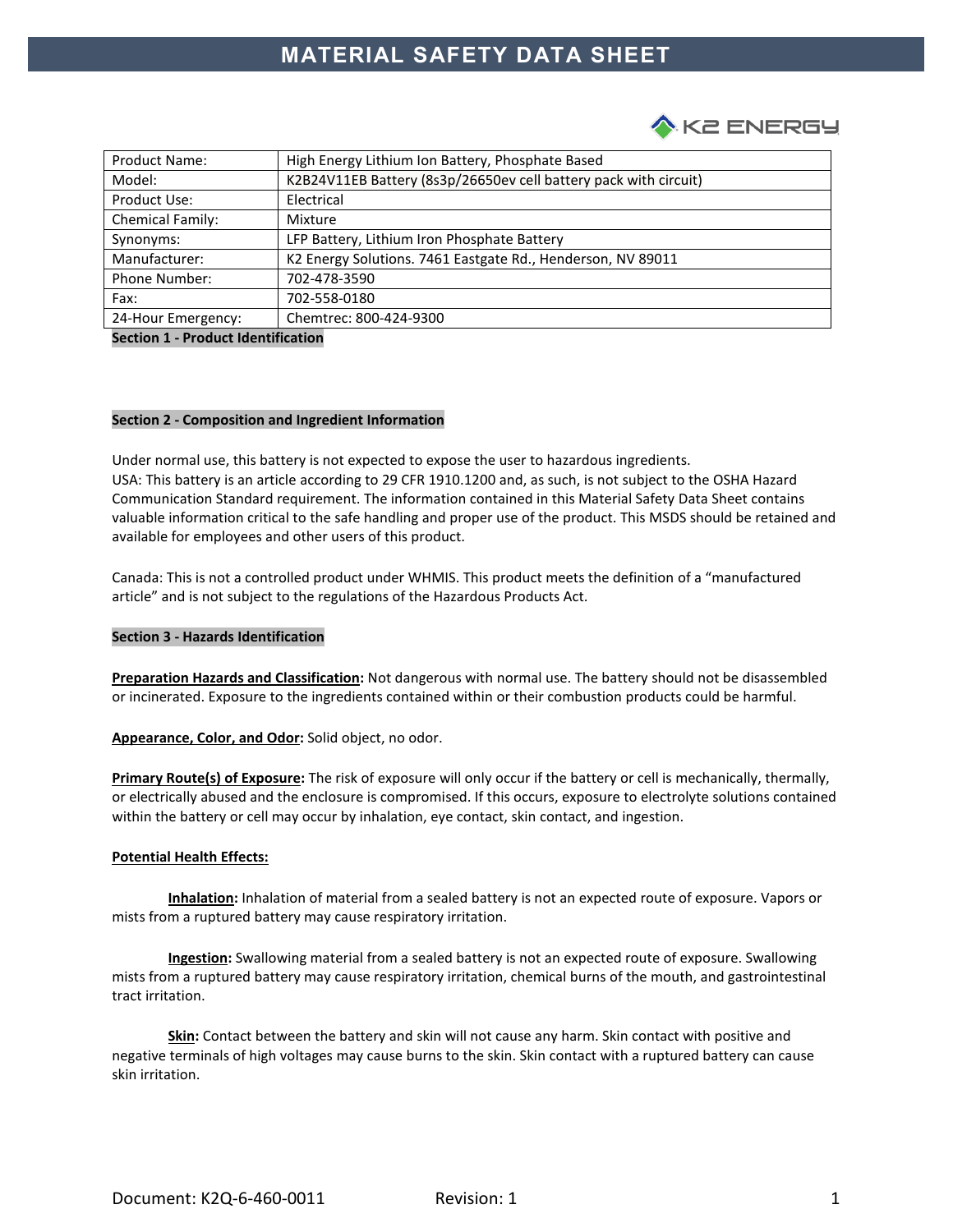**Eye:** Contact between the battery and eye will not cause any harm. Eye contact with the contents of a ruptured battery can cause severe irritation to the eye.

### **Medical Conditions Aggravated by Exposure**: Not Available

# **Section 4 – First Aid Measures**

**Skin Contact:** Wash the affected area with lukewarm water for at least 30 minutes. If irritation or pain persists, seek medical attention.

**Eye Contact:** Wash the affected eye with lukewarm water for at least 30 minutes. Rinse with saline solution if possible. Seek medical attention.

**Inhalation:** Move victim to fresh air and remove the source of contamination from the area. Seek medical attention.

**Caution:** In all cases, if irritation persists, seek medical assistance at once.

### **Section 5 - Fire Fighting Measures**

**Extinguishing Media:** Water, carbon dioxide, dry chemical powder, and foam are the most effective means to extinguish a battery fire.

**Fire Fighting Procedure**: Put on full protective gear, including self-contained breathing apparatus, goggles, fireproofing jacket, and gloves.

**Unusual Fire and Explosion Hazards:** Exposing battery pack or cell to excessive heat, fire, or over voltage condition may cause a leak, fire, hazardous vapors, and hazardous decomposition products. Damaged or opened cells or batteries can result in rapid heating and the release of flammable vapors.

### **Section 6 - Accidental Release Measures**

The material contained within the batteries or cells is only expelled under abusive conditions. Use a shovel and cover the battery with sand or vermiculite, place it in an approved container and dispose of it under section 13.

### **Section 7 – Handling and Storage**

**Handling:** Do not expose the battery or cell to extreme temperatures or fire. Do not disassemble, crush or puncture the battery.

**Storage:** Insulate positive and negative terminals to avoid short circuits. Store in a cool and well-ventilated area and avoid direct sunlight. Elevated temperatures can result in reduced battery life.

### **Section 8 – Exposure Controls and Personal Protection**

**Respiratory Protection:** Not necessary under normal use. In case of battery or cell rupture, use a self-contained full-face respiratory mask.

**Eye Protection:** Not necessary under normal use. Wear safety goggles if handling a ruptured or leaking cell or battery pack.

**Hand Protection:** Not necessary under normal use. Wear Viton rubber gloves if handling a ruptured or leaking cell or battery pack.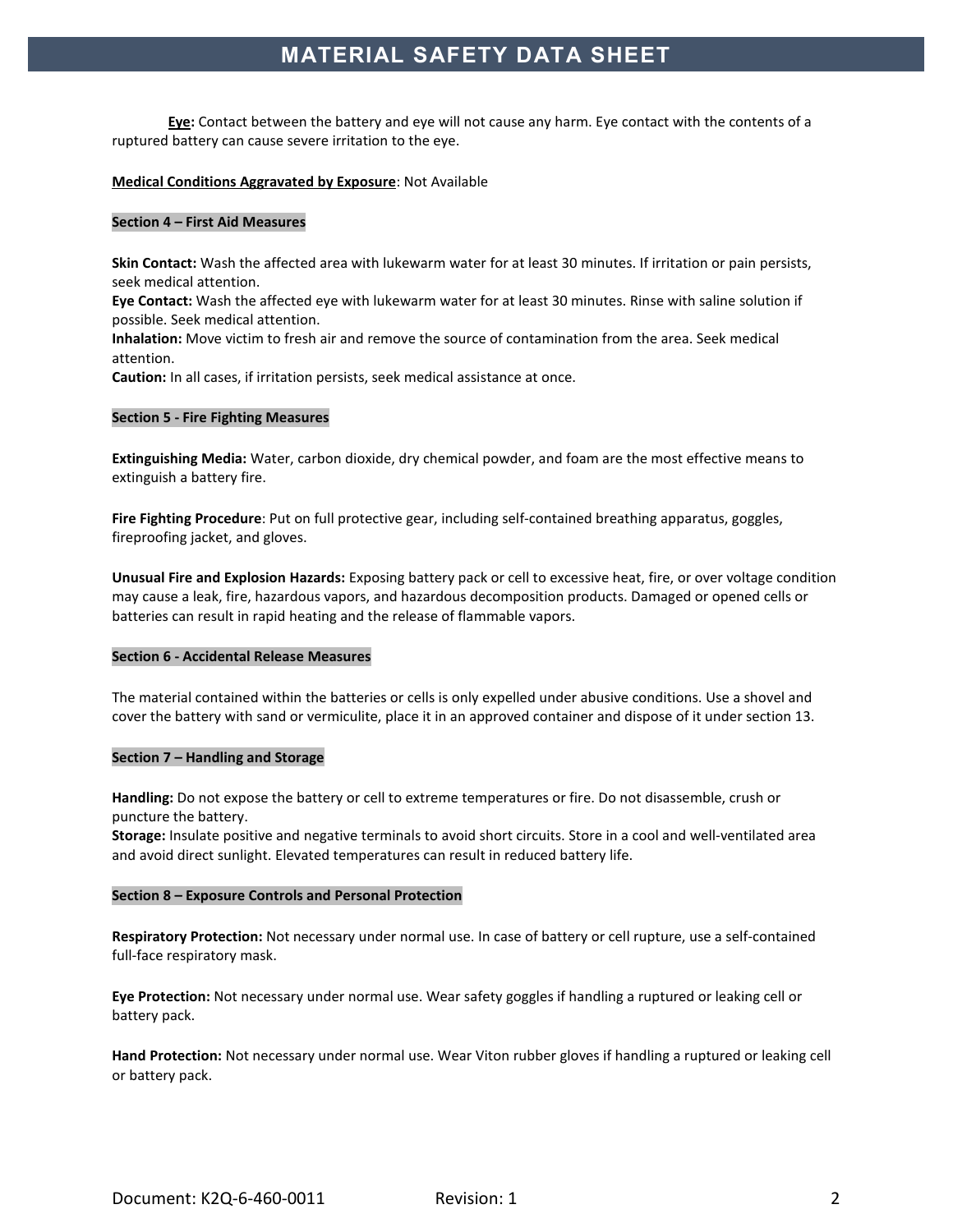**Skin Protection:** Not necessary under normal use. Wear a rubber apron and Viton rubber gloves if handling a ruptured or leaking cell or battery pack.

# **Section 9 – Physical and Chemical Properties**

| <b>Physical State:</b>         | Solid          | <b>Odor Type:</b>                 | <b>Odorless</b> |
|--------------------------------|----------------|-----------------------------------|-----------------|
| Appearance:                    | Battery        | <b>Odor Threshold:</b>            | Not Applicable  |
| pH:                            | Not Applicable | <b>Evaporative Rate: (n-Butyl</b> | Not Applicable  |
|                                |                | $Accitate = 1$                    |                 |
| <b>Relative Density:</b>       | Not Applicable | Auto Ignition Temperature (C°):   | Not Applicable  |
| <b>Boiling Point:</b>          | Not Applicable | <b>Flammability Limits: (%)</b>   | Not Applicable  |
| <b>Melting Point:</b>          | Not Applicable | Vapor Pressure: (mm Hg @ 20       | Not Applicable  |
|                                |                | $C^{\circ}$                       |                 |
| Viscosity:                     | Not Applicable | Vapor Density: (Air = 1)          | Not Applicable  |
| <b>Oxidizing Properties:</b>   | Not Applicable | <b>Solubility in Water:</b>       | Insoluble       |
| <b>Flash Point and Method:</b> | Not Applicable | <b>Water/Oil Distribution</b>     | Not Applicable  |
| $(C^{\circ})$                  |                | coefficient:                      |                 |

# **Section 10 – Stability and Reactivity**

### **Stability:** Stable

**Conditions to Avoid:** Avoid exposing the battery to high temperatures. Do not incinerate, deform, mutilate, crush, pierce, short circuit, or disassemble.

**Materials to Avoid:** Not Applicable

**Hazardous Decomposition Products:** Combustible vapors may be released if exposed to fire.

**Possibility of Hazardous Reactions:** Not available.

### **Section 11 – Toxicological Information**

**Irritation:** The risk of irritation only occurs if cells or batteries are mechanically, thermally, or electrically abused and the enclosure is compromised.

**Neurological Effects:** Not applicable.

**Sensitization:** Not applicable.

**Teratogenicity:** Not applicable.

**Reproductive Toxicity:** Not applicable.

**Mutagenicity (Genetic Effects):** Not applicable.

**Toxicologically Synergistic Materials:** Not available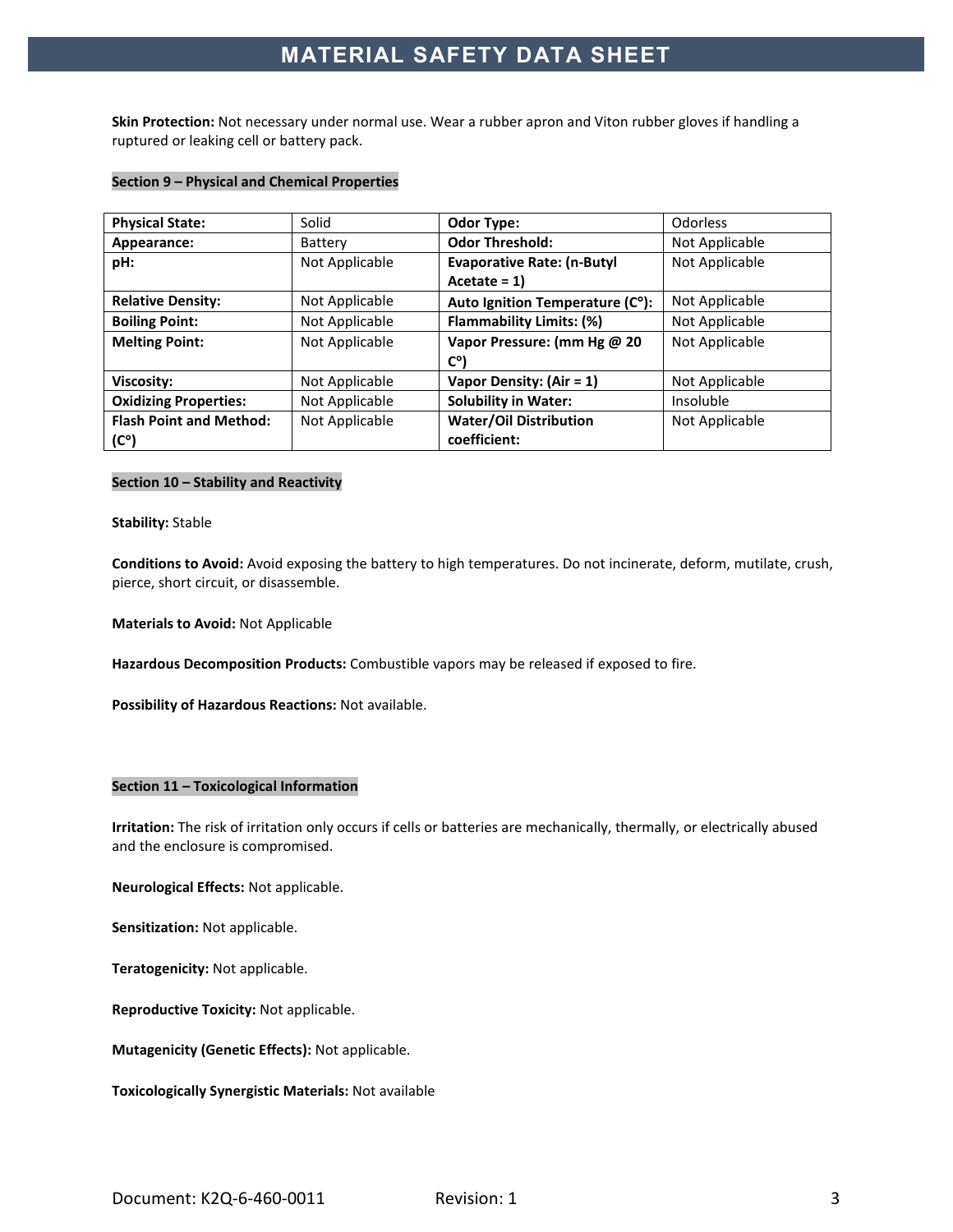### **Section 12 – Ecological Information**

**Bioaccumulative potential:** Not available.

**Persistence and degradability:** Not available.

**Mobility:** Not available.

**Ecotoxicity:** Not available.

**Other adverse effects:** Not available.

### **Section 13 – Disposal Considerations**

**Waste Disposal Method:** Recycling is encouraged. Dispose of under local, state, and federal laws and regulations.

**USA:** Dispose of under local, state, and federal laws and regulations.

**Canada:** Dispose of under local, state, and federal laws and regulations.

**EC:** Dispose of by following relevant EC Directives.

#### **Section 14 – Transport Information**

#### **Hazardous Classifications:** Based on lithium content:

Some single lithium-ion cells and multi-cell battery packs are exempted from Class 9. No class 9 marking, specification packaging or Class 9 labels are required by ground transport. (Refer to 49 CFR Parts 105-180 for specifications)

Lithium ion batteries are always classified as Class 9 Dangerous goods by Air Transport.

Use lithium-ion battery labels for the transport of lithium-ion batteries which are not assigned Class 9. Use Class 9 Miscellaneous Dangerous Goods and UN Identification labels for transportation of lithium-ion batteries which are assigned Class 9. Refer to relevant transportation documents.

Lithium and lithium-ion cells and batteries are regulated in the U.S. under Part 49 of the Code of Federal Regulations, (49 CFR Sections 105-180) of the U.S. Hazardous Materials Regulations.

K2 Energy Solutions uses UN3480, Lithium ion batteries, 9 when transporting Hazmat shipments.

#### **Section 15 – Regulatory Information**

**USA** 

**TSCA Status:** All ingredients in the product are listed on the TSCA inventory.

**SARA Title III:** 

Sec. 302/304: None